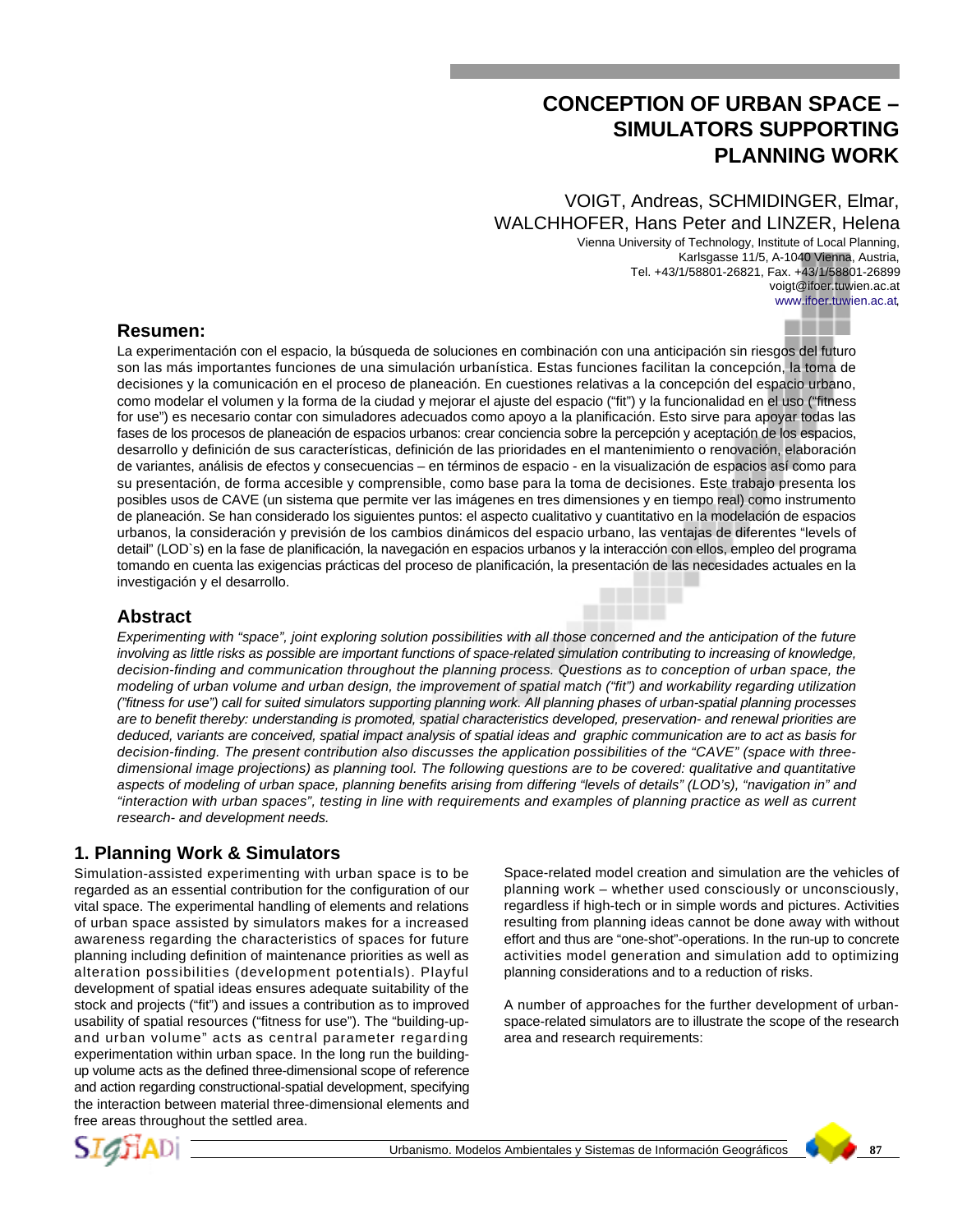Establishing virtual city models ("**Digital Cities**", cf. Bourdakis, 2001, Voigt&Linzer, 1999) has become an important planning tool for configuring the future of our cities and vital spaces. The constant changing of physical space represents a considerable factor concerning the conception of the virtual image (virtual city model). The dynamics of space suggests the development of "datapipelines" as core elements of virtual city models (the term "datapipeline" stands for the procedural flow of the space- and timerelated data of various sources); The "digital city" (in its broadest meaning) is used today in order to best-possibly devise and define the real city of tomorrow.

"**Space-related Content-Management-Systems, SCMS**" are considered as navigation systems through complex space-related data-sets (including all kinds of space-related information based on GIS, enriched with metainformation that might be useful during the planning- and configuration process) supporting a broad range of questions during the planning- and configuration process.

"**City Experimental Labs, CEL**" (cf. Voigt et al., 2000) could and should act as "expert system" in the preliminary stages of decisionfinding, making available all particulars regarding decisions to the politicians, the planning administration, outside advisors and particularly to the citizens concerned in the suited present-day manner.

### **2. Performance Specifications for Experimenting with Urban Space**

If we aim at enhancing "simulators" for experimenting with urban space the following aspects (amongst others) are to be accounted for:

**qualitative and quantitative aspects** of modeling of urban space (setting-up of multi-functionally useable space databases containing geoinformation for spatial analyses, 3D-data for the generation of 3D-city models, supporting the entire planning process)

"**navigation in**" and "**interaction with urban spaces**" (free choice of viewing points by the user, "moving" in space, i.e. digital drives and digital camera rides, resp.) in real time; modification of the digital model (by moving, shifting, rotating, scaling, texturing etc. of digital objects)

planning benefits arising from differing "**levels of details**" (LODs) testing in line with requirements and examples of planning practice

The following table "**Experimenting with Urban Space**" acts as thematic framework ("performance specifications") for functions to be supported by means of simulators: The enumerated scope of topics, however incomplete, shows a great variety, calling for priorities concerning technical implementation:

#### **Urban configuration: checking spatial impact and value of individual experience**

volumes, silhouettes, space profiles, proportions, public spaces, squares and streets, relation of "positive- and negative space", sequence of public spaces, distant and close-up impacts of urban space dominants ("landmarks"), large-scale projects, constructionalinfrastructural single projects, etc..

#### **Grouping, shaping and structuring of building volumes**

spatial organization, spatial densification, variants of mass distribution, height development, adding and grouping in the context of building-up structure models, shifting of single objects, object groups or entire models, rotation, scaling of models in all axes of space, "deformation" and "morphing" etc.

#### **Arrangement and distribution of building volumes in a defined framework**

e.g. defined by: urban-constructional characteristic values, maximum building height, specifications regarding incidence of light and distances, topography, solar supply, city climate, aerodynamic conditions, noise pollution, infrastructure equipment, population density, etc.

#### **Variations of the individual objects or of object groups in the constructional-spatial context**

characteristics of space, dialogue situation, confrontation situation, building-up of building gaps, solitary object, urban-spatial problemand conflict situation, positioning of the building (in the street area), roofscape, variation of eave and gable positions, texturing and structuring of facades, color, development of variants and determining alternatives etc.

#### **Changes concerning existing stock**

supplementation of stock, demolition of single objects, deconcentration of interior courtyards, large-scale demolition

#### **Urban-spatial detail questions**

planting, configuration of surfaces, city furnishing, art within public space, sign posting (e.g. visibility and legibility in different viewing situations), poster application, path tracking, lighting, etc..

#### **Temporary space installations**

temporary facades (posters, scaffolding) festivals, various installations in space, etc.

#### **Interaction of space-structures**

building-up structure and traffic organization and/or traffic load; building-up structure, population structure and social infrastructure, capacity utilization; building-up structure and technical infrastructure (supply and disposal), supply demand; building-up structure and city ecology, city climate; building-up structure and social space, public space, usability; building-up structure and investment volume, follow-up expenses, repair cycles; noise pollution due to constructive and traffic measures; energy requirements and efficiency of resources of building-up structures etc..

# **3. Digital Working Environments (Digital Workbenches)**

Realization of the enumerated simulations depends on the working environments at the users disposal.

The classical anonymous user mostly does not dispose of the suited special tools (software) or. special hardware systems. Requirements usually are described as "standard web browser", internet access, laptop and. "average PC-system" . The functionalities mainly are limited to viewing, observing, navigation, and interaction.

the official in charge disposes of a part of the required special software for managing the data concerned. Only special questions and requirements are solved in special environments. His workstation is "modern". Data processing is performed at his local workstation...

Special environments are used for processes of decision finding. The workgroups joining in such processes mostly come from different specialized fields. The tools offer functionalities (see above) ensuring quick availability of variants, versions and limited alterations as well as sufficient metainformation.

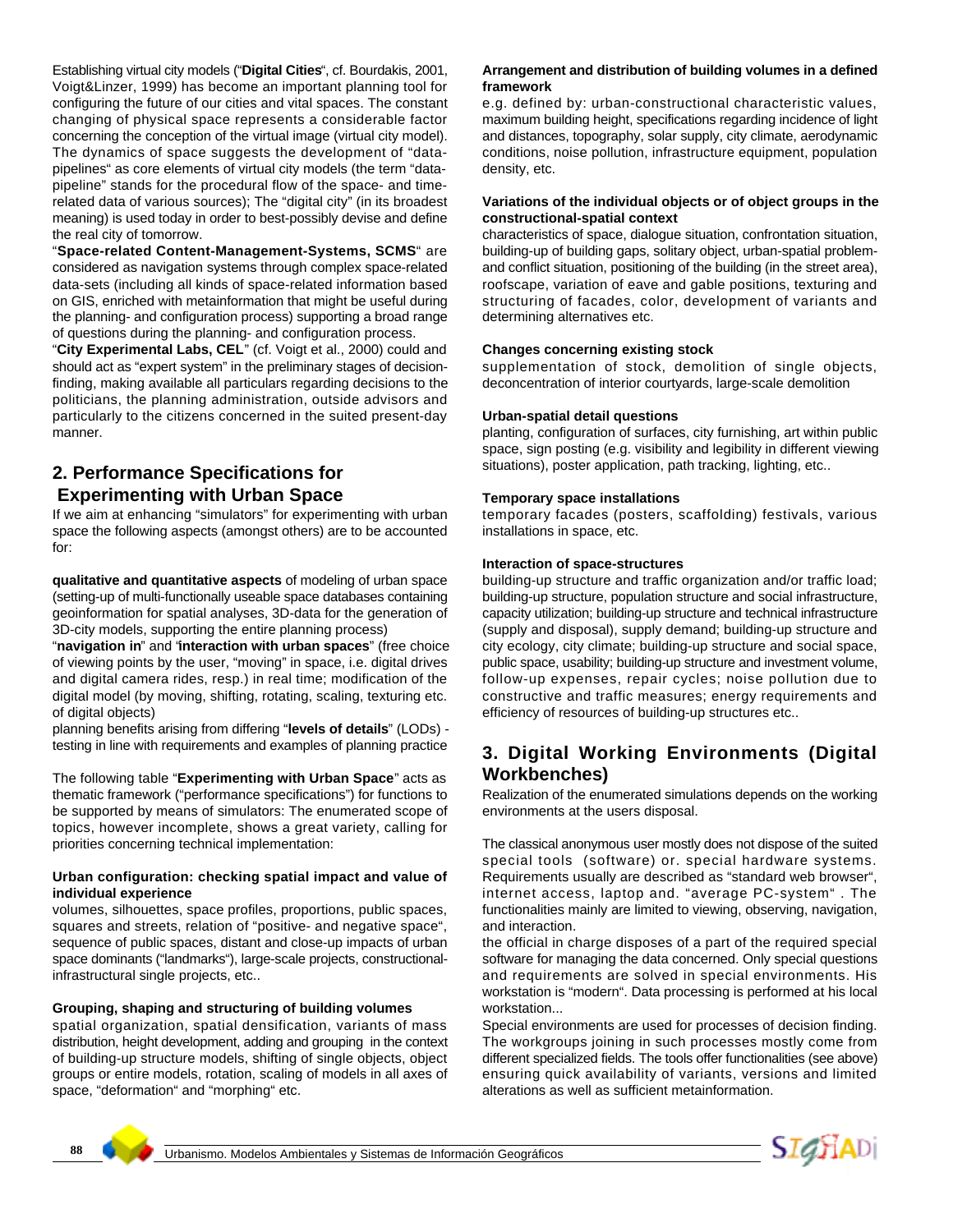Two special environments, i.e. CAVE, a Virtual Reality-Environment and Personal Displays, an Augmented-Reality-Environment are described below.

# **3.1. CAVE**

"CAVE´s" principally lend themselves as suited simulators for urban space to be adapted accordingly in line with the above mentioned topics. CAVE is a walk-through cubical space, the walls, ceilings and floors of which can be used for video-projections. The pictures displayed are 3D-realtime renderings from a virtual model from the viewing perspective of a viewer situated in the location. By means of tracking sensors the viewer's position is determined by the computer, thus configuring constantly changing pictures. The user therefore is of the impression of moving within a virtual model. A 3D-joystick enables the user to interact in the surrounding scenario. CAVE´s have the advantage that several persons can see the same picture (perspective) simultaneously and thus can discuss this picture. Any position (navigation) and every size (scaling, ranging from viewing an entire city model to walking-through a microscopic element) can be chosen interactively. The viewer has the impression of standing in the model.



*Fig 1 – "CAVE" (concept)*



*Fig 2 – Digital working environment (variation of building volumens)*

### **3.2. Personal Display (Microvision)**

The term Personal Display is used by Microvision. A number of terms for systems projecting the user information via laser to the retina exist. Personal Displays issue information to the user allocated to a real object. The virtual models serve as basis for the geometric disposal of information. A part of the above mentioned functionalities can be provided by means of Personal Display.

# **4. The Data**

The main prerequisite for the utilization of such systems is a structured, standardized and flexible form of processing and availability of data. The following factors are to be accounted for:

# **4.1. Type of data**

Following information is to be issued in the simulation databases: text: text-based information, information from existing systems and data bases

2D-geometry (points, lines, polygons): information from available GIS-Systems, information to be gathered

3D-geometry: information from differing data sources: CAD, GIS, 3D-Scanner, etc.

simulation data: information from GIS and/or simulation tools

voxel data: 3D-volume data (water, geological layers, clouds, etc.) pictures: picture materials as individual object-attributes for other objects

sound, video: sound- and video material as own objects or attributes for other objects

### **4.2. Dimensions**

The main dimensions featured are time, variants and level of detail (LOD). The objects are linked in the described form with the dimension "time" thus delivering meaningful analyses. The time units range from seconds to millions of years in intervals according to application and simulation and calling for constant up-dating. The dimension "variants" is a major prerequisite for simulations in combination with time. Variants also are used in terms of different building variants. "Level of detail" not only offers basic functions for visualizing complex data sets, but also supports the handling of differing model scales and compiling processes.

### **4.3. Origin of data (data sources)**

There are differing compiling and up-dating processes for the differing data. The data groups are to be configured according to these workflows and their data origin.

### **4.4. Existing data / systems**

Simulation systems are flexible and open-ended systems closely connected to the available systems (GIS, Databases, etc.), having access to data of existing systems and also providing data. The central function of the simulation system is the concrete generation of models based on the called-up data as well as the processing of data for simulation in the mentioned environments.

### **Summary**

Concluding the following statement could be characteristic for further developments of simulators for urban space regarding research work: